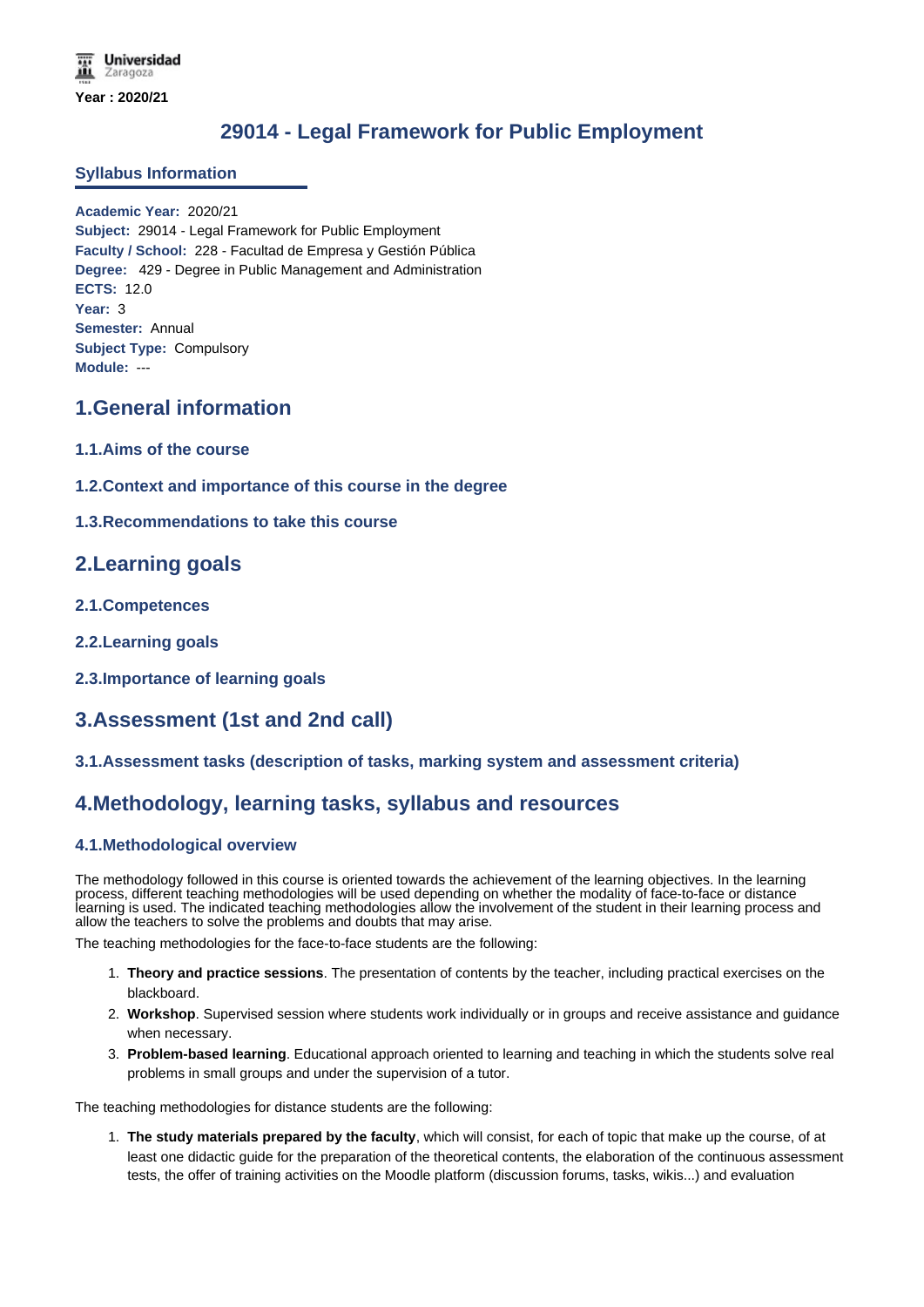systems.

- 2. **Workshop**. Supervised session where students work individually or in groups and receive assistance and guidance when necessary.
- 3. **Problem-based learning**. Educational approach oriented to learning and teaching in which the students solve real problems in small groups and under the supervision of a tutor.

### **4.2.Learning tasks**

This course is organized as follows:

### **A. Training activities for the face-to-face students:**

**Teaching sessions**. This part consists on the 40% of the workload of this course. It includes the interaction of students with teaching teams through:

- **E** Lectures. The teacher or external experts explain the contents to the students. Practice sessions.
- **P** Practical exercises, problems and cases solved by the students.
- Assignments.
- Face-to-face tutorials, in which specific orientations will be offered on the different topics, additional contents for a deeper study of the course, tips for a better approach to the course and assessment tasks.

**Autonomous work.** This part consists on the 60% of the workload of this course. It includes: The individual study of the topics proposed by the teaching staff.

- The preparation of team and individual assignments.
- **Peraration of activities to present or hand in in the practice sessions or assessment sessions.**
- **Mandatory readings.**
- Autonomous work on the practical activities proposed by the teacher in the continuous assessment.
- Assessment tasks and exams.

### **B. Training activities for distance students:**

**Distance learning activities**. This part consists on the 20% of the workload of this course. It includes the interaction of students with teaching teams through:

- Working sessions with Zoom and Google Meet Videoconferencing platforms that allow classes, lectures and expository techniques to be carried out through the internet. In addition, it allows all the participants to share the desktop, so they can see the screen e.g. presentations, software, etc.
- Face-to-face/online tutorials, in which specific orientations will be offered on the different topics, additional contents for a deeper study of the course, tips for a better approach to the course and assessment tasks.
- Virtual work in networks or activities on the Moodle platform. Collaborative work that starts from a virtual space (Teaching Digital Ring, specifically Moodle platform), designed by the teacher and of restricted access, in which documents can be shared to work on them simultaneously and new ones can be added. It also contains the classes and lectures, both theoretical and virtual practical activities. It also allows the student to communicate in a synchronous and asynchronous manner, and participate in all the discussions.

**Autonomous work training activities**. This part consists on the 80% of the workload of this course. It includes: The individual study of the topics proposed by the teaching staff.

- The preparation of team and individual assignments.
- **Preparation of activities to present or hand in in the practice sessions or assessment sessions.**
- Mandatory readings.
- Autonomous work on the practical activities proposed by the teacher in the continuous assessment.
- Assessment tasks and exams.

### **4.3.Syllabus**

The course will address the following topics (a more detailed syllabus will be available in the ADD to all students at the beginning of the course):

#### **Section I: The public employment and public service**

**Topic One: General system of public employment.**

Unit 1: The civil service and its historical evolution.

Unit 2: Types of public employees.

Unit 3: Personnel management techniques.

Unit 4: Access to public employment.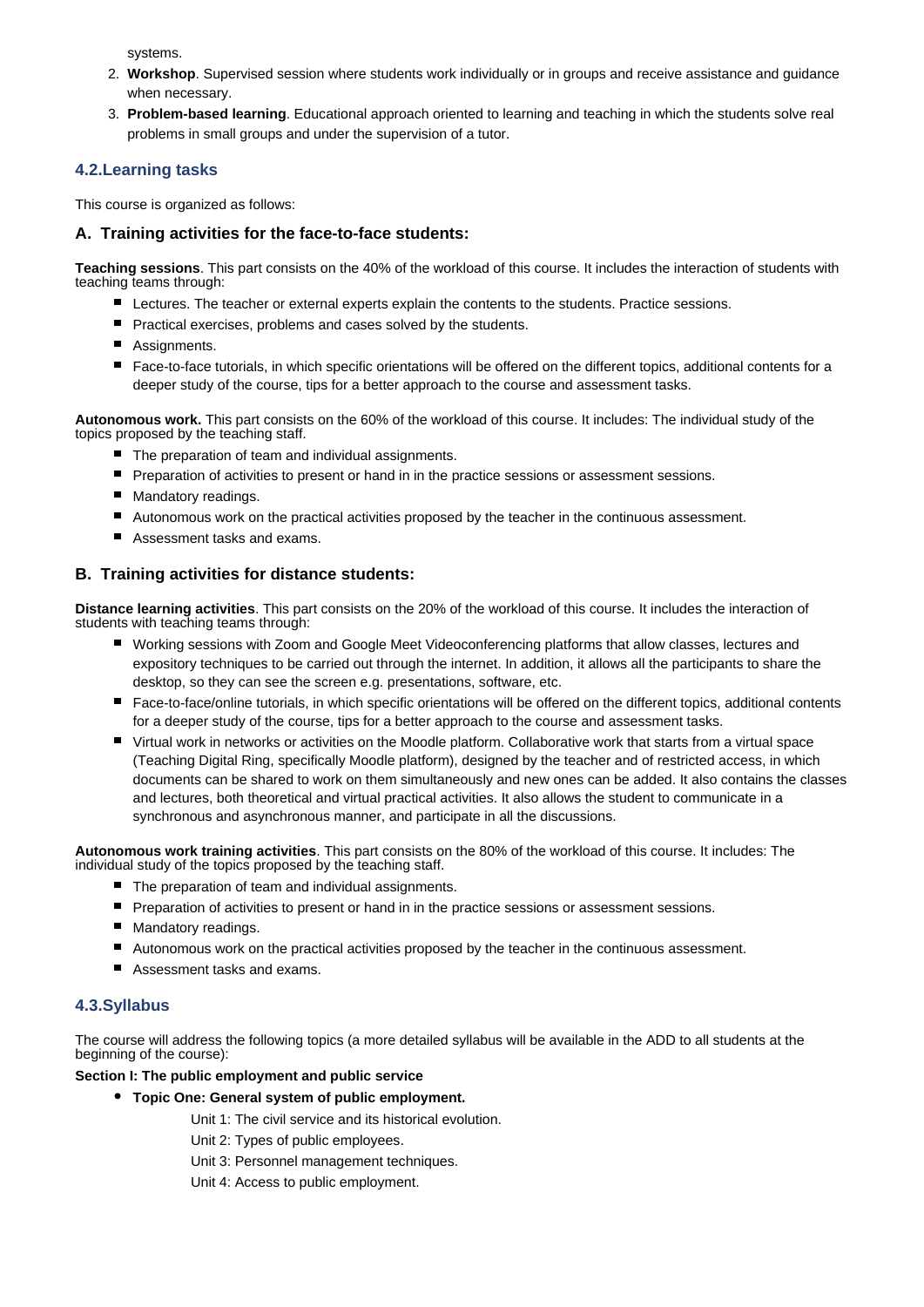Unit 5: Duties and incompatibilities of public employees.

#### **Topic Two: Legal status of public servants**.

- Unit 6: The administrative career.
	- Unit 7: Administrative situations and termination of the relationship service.
	- Unit 8: Individual Rights.
	- Unit 9: Disciplinary measures and responsibility.

#### **Section II: Trade union rights of public employees**

- **Topic One: Freedom of association.**
	- Unit 1: Subject, content and protection of freedom of association.
	- Unit 2: The union representation. Public employee unions.

#### **Topic Two: The collective representation.**

- Unit 3: The unitary representation of public employees (I): workforce.
- Unit 4: The unitary representation of public (and II) employees: civil servants and statutory personnel.
- Unit 5: The union representing public employees.
- Unit 6: The right of assembly of public employees.
- **Topic Three: Collective bargaining.**
	- Unit 7: Collective bargaining labor staff.
	- Unit 8: Collective bargaining for civil servants and collective bargaining for all public employees.

#### **Topic Four: Collective conflicts and strikes.**

Unit 9: Collective disputes and their resolution. Unit 10: The strike of public employees.

## **4.4.Course planning and calendar**

Further information concerning the timetable, classroom, office hours, assessment dates and other details regarding this course will be provided on the first day of class or please refer to the Facultad de Empresa y Gestión Pública website and Moodle.

| Training activities for the face-to-face students:                                                                                            | <b>Hours</b> |
|-----------------------------------------------------------------------------------------------------------------------------------------------|--------------|
| 1.a. Face-to-face training activities: Lectures                                                                                               | 75           |
| 1.b. Face-to-face training activities: Practice sessions                                                                                      | 30           |
| 1.c. Face-to-face training activities: Assignments                                                                                            | 5            |
| 1.e. Face-to-face training activities: Face-to-face tutorials                                                                                 | 10           |
| 2.a. Autonomous work training activities: Individual study                                                                                    | 75           |
| 2.b. Autonomous work training activities: The preparation of team and individual works                                                        | 20           |
| 2.c. Autonomous work training activities: Mandatory readings                                                                                  | 10           |
| 2.d. Autonomous work training activities: Autonomous work on the practical activities<br>proposed by the teacher in the continuous assessment | 65           |
| 2.e. Autonomous work training activities: Assessment tasks and exams                                                                          | 10           |
| Training activities for distance students                                                                                                     | <b>Hours</b> |
| 1.a. Distance learning activities: Working sessions with OpenMeetings                                                                         | 30           |
| 1.b. Distance learning activities: Face-to-face tutorials and / or online tutorials                                                           | 10           |
| 1.c. Distance learning activities: Virtual work in networks or activities in the Moodle<br>platform                                           | 20           |
| 2.a. Autonomous work training activities: Individual study                                                                                    | 100          |
| 2.b. Autonomous work training activities: The preparation of team and individual works                                                        | 30           |